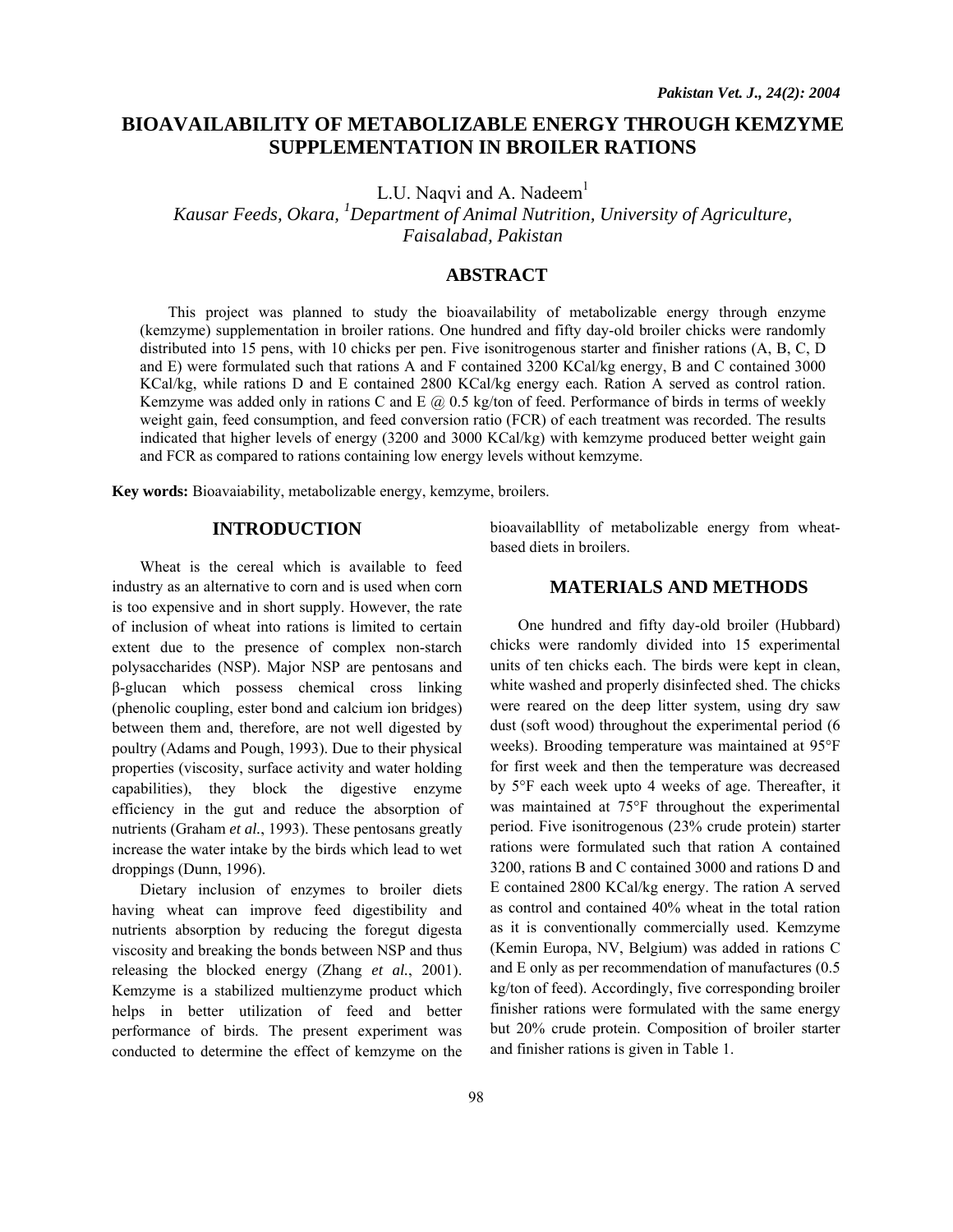| Ingredients            | <b>Starter rations</b> |     |      |     |      | <b>Finisher rations</b> |     |      |     |      |
|------------------------|------------------------|-----|------|-----|------|-------------------------|-----|------|-----|------|
|                        | A                      | в   | C    | D   | Е    | A                       | в   | C    | D   | Е    |
| Maize                  | 40                     | 3   | 3    | 3   | 3    | 40                      | 5   | 5    | 5   | 5    |
| Wheat                  | 6                      | 50  | 50   | 50  | 50   | 10                      | 50  | 50   | 50  | 50   |
| Rice broken            | 6                      | 3   | 3    | 3   | 3    | 6                       | 5   | 5    | 5   | 5    |
| Rice polishing         | 3                      | 3   | 3    | 4   | 4    |                         | 7   |      |     |      |
| Wheat bran             | 0                      | 0   | 0    | 0   | 0    | 0                       | 0   |      | 2   | 2    |
| Cotton seed meal       |                        | 5   | 5    |     |      |                         | 4   | 4    |     |      |
| Corn gluten meal (30%) | 0                      | 0   | 0    | 0   | 0    | 0                       | 0   | 0    | 2   |      |
| Corn gluten meal (60%) | 6                      | 5   | 5    | 5   | 5    | $\overline{2}$          | 2   | 2    | 2   |      |
| Soybean meal           | 14                     | 13  | 13   | 11  | 11   | 10                      | 9   | 9    | 8   | 8    |
| Fish meal              | 6                      | 6   | 6    | 6   | 6    | 6                       | 6   | 6    | 6   | 6    |
| <b>Blood meal</b>      | 5                      | 5   | 5    | 5   | 5    | 5                       | 5   | 5    | 5   | 5    |
| Soy oil                | 4                      | 3   | 3    | 0   | 0    | 4                       | 3   | 3    | 0   |      |
| Molasses               |                        |     |      | 3   | 3    |                         | 2   | 2    | 2   |      |
| <b>DCP</b>             |                        |     |      |     |      |                         |     |      |     |      |
| Limestone              |                        |     |      |     |      | 0                       |     |      | 0   |      |
| Vitamin mineral premix |                        |     | 0.95 | 1   | 0.95 | 1                       |     | 0.95 | 1   | 0.95 |
| Kemzyme                | Ω                      | 0   | 0.05 | 0   | 0.05 | $\Omega$                | 0   | 0.05 | 0   | 0.05 |
| Total                  | 100                    | 100 | 100  | 100 | 100  | 100                     | 100 | 100  | 100 | 100  |

**Table 1: Composition (%) of broiler starter and finisher rations** 

Each experimental ration was allotted to three experimental units at random. Broiler starter rations were given from 1 to 28 days, while finisher rations were fed from 29 to 42 days *ad libitum*. Fresh and clean water and 24 hour light were made available throughout the experimental period. Chicks were weighed at the end of each week. A measured amount of feed was offered to each experimental unit and residual feed was weighed at the end of each week. From this data average weight gain, feed consumption and feed conversion ratio per replicate per week were calculated. Data were subjected to statistical analysis using analysis of variance technique in completely randomized design. Means were compared by Duncan's multiple range test (Steel and Torrie, 1982).

# **RESULTS AND DISCUSSION**

#### **Weight gain**

The values of average weight gain of chicks fed on rations A, B, C, D and E are given in Table 2. Maximum weight gain was observed in chicks fed on ration C (having 3000 KCal/kg energy plus kemzyme) and lowest weight gain was recorded in chicks fed on ration D (having 2800 KCal/kg energy without kemzyme), the difference was significant  $(P<0.05)$ . These results show that kemzyme supplementation enhanced the weight gain of the birds. Similar results

were also reported by Graham and Pettersson (1992) and Brenes *et al.* (2002), who reported that enzyme addition in wheat based rations significantly improved the weight gain of the birds.

#### **Feed consumption**

The highest amount of feed  $(3565 \pm 5.94 \text{ g})$  was consumed by the chicks fed on ration A and the minimum amount (3345  $\pm$  6.32 g) was consumed by those fed on ration E (Table 2), the difference was significant (P<0.05). It was observed that the major source of variation in feed consumption was not due to energy levels of kemzyme supplementation but when kemzyme and different energy levels were studied together, they were correlated and caused the major source of variation. These results are in agreement with the findings of Bhat *et al.* (1991) and Zhang *et al.* (2000), who reported that response to enzyme supplementation for feed consumption was significant and energy X kemzyme interaction was the major source of variation.

#### **Feed conversion ratio**

Better feed utilization was noticed in the chicks fed on ration C, while the poorest FCR was noticed in ration D (Table 2). The data, when subjected to analysis of variance, showed significant (P<0.05) difference in response of feed conversion ratio of chicks. These